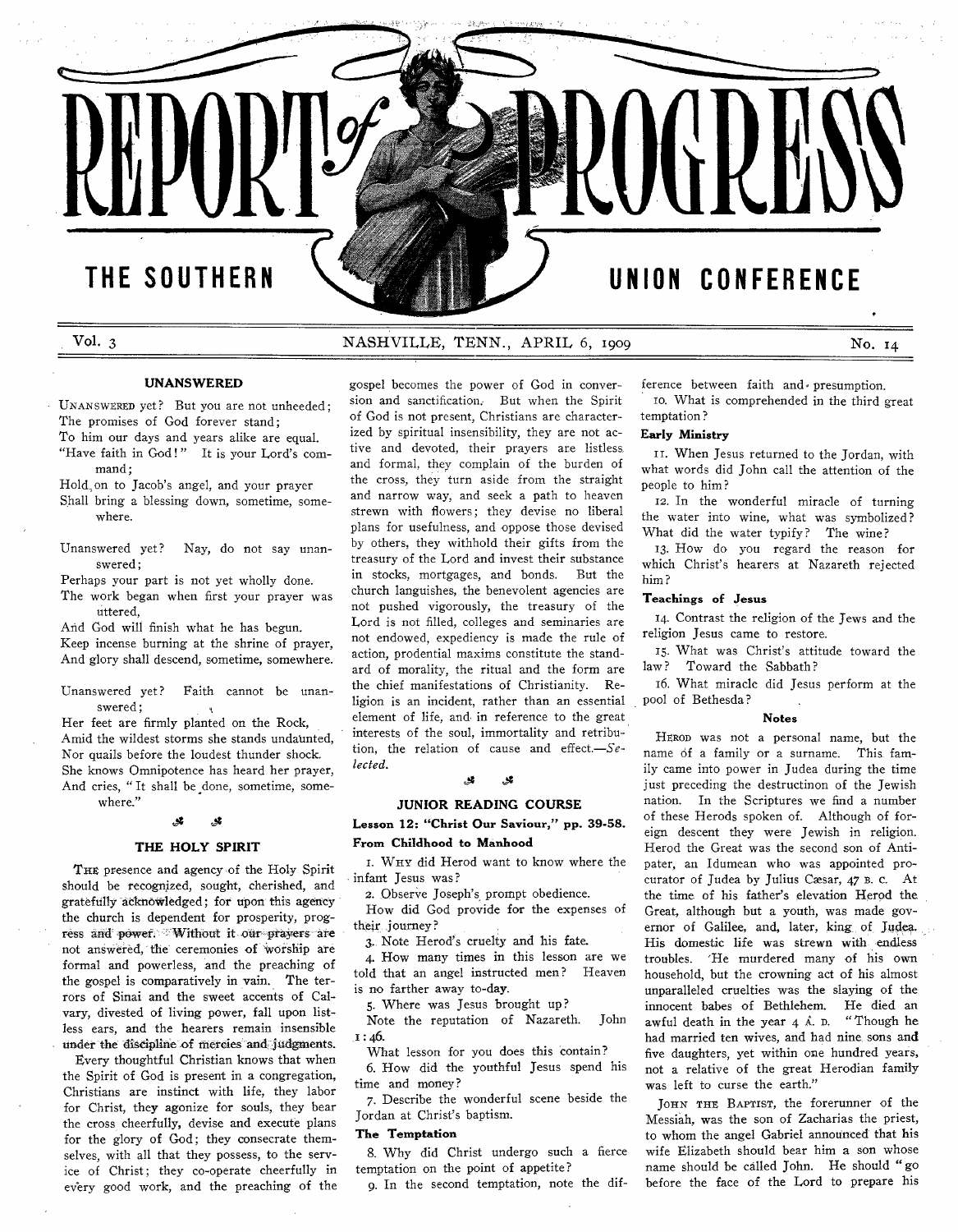way." John, a cousin of Jesus, was six months his senior. Because John was a fearless reprover of sin, he was cast into prison by Herod Antipas, a son of Herod the Great, to gratify the revengeful heart of Herodias, and by Antipas he was beheaded. Read Mark 6: 17 - 28.

Jesus paid a wonderful tribute to John when he said, "Among those that are born of women there is not a greater prophet than<br>John the Baptist." "Not Enoch, who was "Not Enoch, who was translated to heaven; not Elijah, who ascended in a chariot of fire, was greater or more honored than John the Baptist, who perished alone in the dungeon."

#### Å. ی.

### **GADSDEN, ALA.**

LAST summer Brethren D. E. Blake and Geo. E. Peters pitched the tent in Gadsden. Quite a company accepted the truths of God's Word, and began the observance of the commandments of God. Brother Blake being called to connect with the work in Nashyille, Tenn., Brother Peters remained to carry on the good work begun.

Several new ones have accepted the truth during the winter. Believing that the time had come to organize them into a church, I went there Wednesday, March 17, and remained over until Monday morning, March 22. I found the company well posted in the Bible truths, and trying to live up to the light received. I dwelt quite fully upon the foundation principles of the third angel's message: the true church, its organization, officers, and work.

Sabbath was a good day. The time was occupied in the forenoon on the Sabbathschool work, and in the afternoon on Young People's work. A very appropriate and instructive programme had been prepared for each occasion. All did well in the work assigned them.

Sunday I organized the church with twenty, members. Everything passed off harmoniously, and we rejoice that another twenty earnest members have been added to the believers in Alabama. All present enjoyed the meetings, and felt that the Lord had taken charge and could set his seal to all that had been done and said. We believe this new church will grow, as all seem alive to the situation, and interested in the one great object for the organized church — to finish the work in this generation.

Brother and Sister Peters will join Brother and Sister J. H. Lawrence in a tent effort in Pensacola, Fla., early in April. They may work some of the cities in the southern part of Alabama. May the Lord bless the efforts of these young workers, and may many more of their people be gathered out of darkness into the glorious light of the third angel's message. A. J. HAYSMER.

## *St St*

### **TO-DAY'S MAIL**

Ir does me so much good to read the good letters from the canvassers, that  $I$  will pass along a few extracts which came in to-day's mail.

"Brother —— has beat me this week, but I don't think he has had any richer experiences than I have. I praise the Lord for his goodness to me."

"My report is a little better this week, and I am praising the Lord for success. I find the people here remarkably friendly for city people. There is no trouble to get into thebest houses."

"The Lord wonderfully blessed our efforts to place the orders. I tell you I am full of courage in the Lord's work. The Lord gave me words to speak and helped me in taking orders for 'Daniel and the Revelation.' The Lord is good to me, and I can't help but praise his holy name."

" We are certainly of good courage, and have had such a good time. We spent a pleasant Sabbath with a man to whom I sold Daniel and the Revelation' last fall. He is greatly interested in the prophecies, and is wanting to hear some of our ministers preach."

" We are having some good experiences. I sold a prominent man a Watchman. He looked it over and asked, ' Is this literature the same as published by the Pacific Press? Does it contains Mrs. White's writings?' I said, 'Yes.' He then said, 'I want it.' I am of good courage and am so thankful to the Lord for his watch-care and for the privilege of working for him."

The spirit these letters breathe is what moves the work along. May many more catch this spirit and take up the work.

C. F. DART.

 $McKinney$ , Ky.

### الات کلان

### **LOUISIANA CANVASSERS' INSTITUTE**

WE have just closed one of the best canvassers' institutes ever held in this state. While the attendance was not so large as it should have been, they were practically all new workers.

For various reasons nearly all were several days late in arriving, but as Brother Harrison was prepared to stay two weeks, we put in seven days' solid work after they came.

From the first the interest was good and continued to increase during the meeting. The good Spirit of the Lord was manifest in each meeting to a marked degree. One brother said the meeting was worth more to him than hundreds of dollars. Another stated in testimony that he had attended many camp-meetings in the North and West, but none so rich in experiences to him-as this institute.

Some whom we had not expected would do so will now take up the work. As a result of this institute there will probably be six or eight to enter the work soon.

Let us all pray earnestly for the success of these new workers and that the Lord may send still more laborers into this field.

Now this institute has cost quite a large sum in railroad fares and board. We desire to make an urgent appeal, not only to those who have subscribed different amounts to the canvassers' fund, but to all others to send in

a liberal donation for this work to Mrs.  $C_1$  A. Saxby, Woodlawn, La.

I. T. REYNOLDS, Field Missionary Agent. *Pineville, I,a.*

### *S i Si*

### **LAKE CHARLES, LQUISIANA**

On Sabbath, March 20, the company at Lake Charles was organized into a church, with Brother S. C. Saxby as elder and Brother E. L. Wells deacon. Sister Emma Frank was chosen clerk and treasurer.

The membership of the company is eleven, with some others to be added later. One was baptized, and the elder and deacon were ordained.

A neat, well-furnished church has been built, and is nearly paid for and finished. Brother J. E. Hanson, who labored in Lake Charles last fall, assisted in the organization.

E. L. MAXWELL.

### *S i S i*

### **TO CHURCH OFFICERS AND LIBRA-RIANS**

WE have received some orders for the General Conference *Bulletin*, but not nearly as many as we had hoped for. We have received a letter from the General Conference missionary secretary, and we will publish it, and ask for a careful reading of its contents, and let us try and see if we cannot secure a goodly number of orders to be sent in, not later than the middle of April. The price is small, fifty cents for about twenty-eight to thirty numbers:-

"About the first of the year we wrote you in regard to the General Conference *Bulletin*, and now we come to you again with the same burden. The orders are not coming in as they should. The time is drawing near when we shall be required to make application for the entry of the *Bulletin* as second-class matter of mail. We will, therefore, need a large number of subscriptions with which to get it entered. We fear our people will defer sending in their orders until just about the time of the beginning of the conference. This delay will be a great disadvantage to the General Conference in many ways; besides, coming in at the very last moment when everything is in a rush, there are sure to be mistakes and delays that will bring disappointment to those who get their orders in late. So we again appeal to you, and solicit another fresh outburst of eloquence from your voice and pen, in behalf of immediately ordering the General Conference *Bulletin*.

The members of the General Conference Committe are laying plans for the largest and most important session of the General Conference ever held. Our people, everywhere, are expecting that a great advance in our work will be made in this general assembly of our workers from all parts of the world. We believe all the heavenly hosts are also greatly interested in this gathering of message-bearers, and that the days between May 13 and June 6, 1909, will mark the beginning of advance movements, the report of which none of our people can afford to miss. We are urging that as far as possible every company or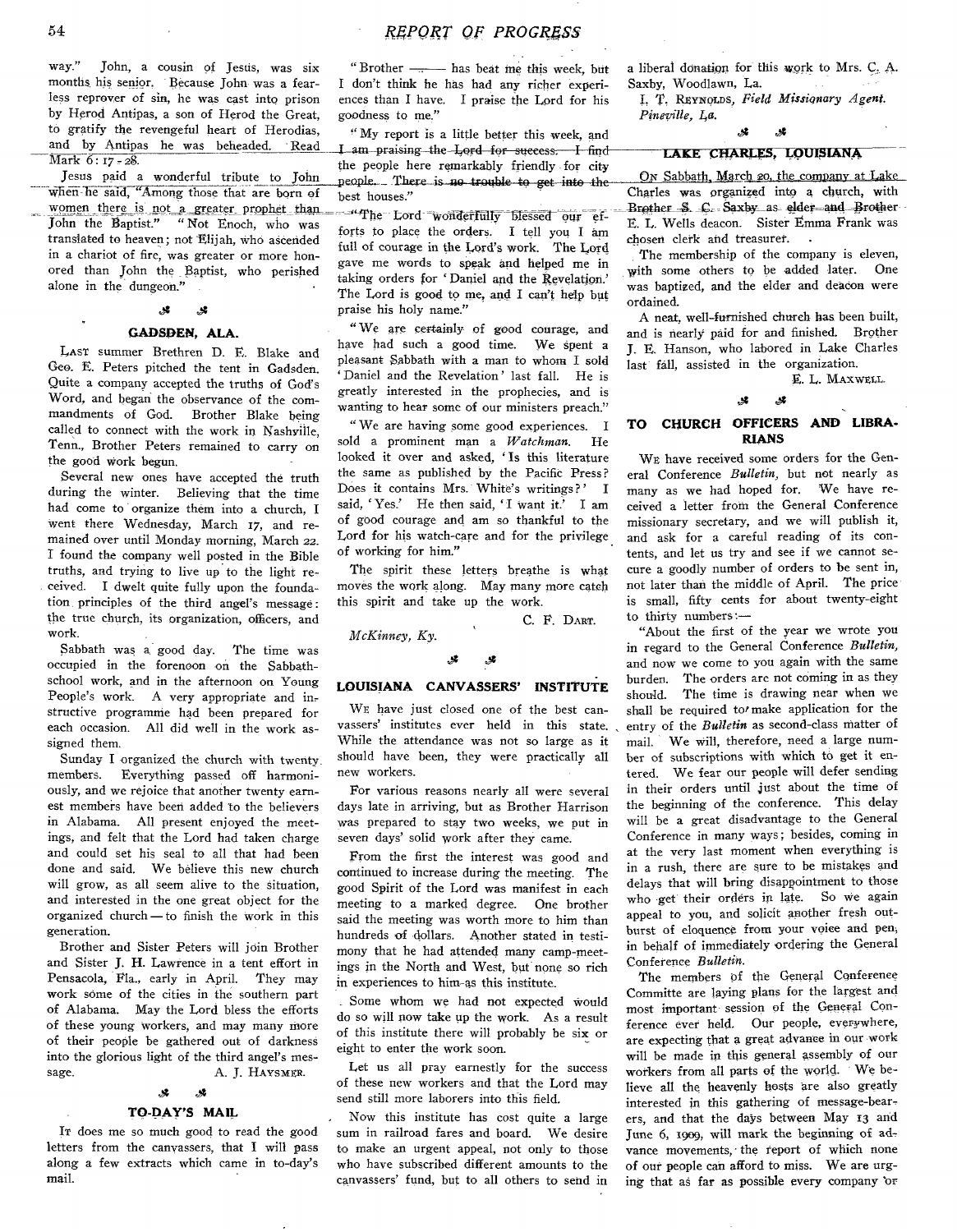church arrange to meet as a body, or in companies, every evening during the session of the General Conference, and read, consider. and talk over the reports of the proceedings, as given in the *Bulletin*. This will surely prove most beneficial, and by the time the conference is over, the actions and plans there taken will be thoroughly grasped, and understood by our people in all parts of the country. D. W. REAVIS.

### **KENTUCKY CONFERENCE**

### Tithe for March, 1909

| McKinney  \$116.38            |        |
|-------------------------------|--------|
| Louisville No. $2$            | 107.06 |
| Henderson                     | 21.78  |
| Individual                    | 1.10   |
| Total  \$247.22               |        |
|                               |        |
| Offerings received for March  |        |
| First-day Offerings \$ $1.57$ |        |
| Religious Liberty             | 10.66  |
| Second Sabbath Offering       | 5.45   |
|                               | 3.84   |
| Special Review                | 3.83   |
| Total   \$25.35               |        |

MRS. CLARA RUSSELL. Treas.

### <u>له.</u>

### THE SABBATH WAS KEPT BY OUR **FIRST PARENTS**

THIS fact has always been believed and taught by Seventh-day Adventists on the scriptural ground that the "Sabbath was made for man" (Mark  $2:27$ ), and that it was made and "sanctified," or set apart, and the nature, uses, objects, and purposes thereof, made known to our first parents in the garden of Eden. Gen. 2: 1-3; 2 Kings 10: 20; Neh. 12:47, margin.

John Kitto, in his "History of the Bible," after speaking of the creation of Eve. says: "This was certainly the last act of the whole creation, which by the almighty power of God, was made perfect in the space of six days; at the close of which the great Creator took a survey of the whole, and pronounced it good, or properly adapted to the uses for which it was intended. The next day (which was the seventh from the beginning of the creation) God set apart as a solemn rest from his labors. He blessed and sanctified it; and to impress mankind with a just sense of his infinite wisdom, power, and goodness, ordered it ever after to be kept sacred.".

In a foot-note to this paragraph he further says: "Thus was the seventh day appointed by God, from the very beginning of the world, to be observed as a day of rest by mankind in memory of the great benefits received in the formation of the universe. It has been a question among the learned, whether any Sabbath was observed before the promulgation of the law by Moses; but the most judicious commentators agree that Adam and Eve constantly observed the seventh day, and dedicated it in a peculiar manner to the service of the Almighty; and that the first Sabbath, which Philo (one of the most ancient writers) calls the birth-day of the world, was celebrated in Paradise itself, which pious custom, being transmitted from our first parents to their posterity became, in time, so general, that the same Philo calls it the universal festival of mankind. Why are not all men willing to acknowledge a truth so self-evident?"

#### .st <u>يو.</u>

### AN ENCOURAGEMENT TO PRAYER

EPHESIANS  $3:20$  is a good watchword for our encouragement. There we learn that God is able to  $do$  -

All that we ask.

All that we ask or think.

Above all that we ask or think.

Abundantly above all that we ask or think. Exceedingly, abundantly above all that we ask or think.

How the apostle emphasizes the power of God to answer prayer.-Missionary Review.

#### s. 2د.

To DRIFT through an idle or aimless life is not to be like Christ. The child has been described as "a bundle of possibilities." These possibilities are to be developed in the school of Christ, and used in living a well-ordered, godly life, and of service for God and humanity.

"We are not here to play, to dream, to drift;

We have hard work to do, and loads to lift." But the compensation will be ample when we "awake in His likeness,"-the likeness of the risen, glorified Christ.- Miss E. J. Burnham.

#### J. وي.

### **HABITUAL CONDUCT**

CHARACTER is not determined by a single act, but by habitual conduct. It is a fabric made up of thousands of threads, and put together by uncounted stitches. Some characters are stoutly sewed; others are only basted. A Christian ought not only to have his spiritual garments well sewed, but kept clean: in fact, as a representative of Tesus Christ, he ought to present such an attractive apparel before the world that others should say to him, "Where did you get this? I want one just like it?"

### . st

### **PAYING DEBTS**

NEGLECTING to pay debt will ruin anybody's spiritual influence, blind the soul to clear moral obligation, undermine any religious life, and render a person unfit to be used by the Lord, in spite of the greatest gifts or the most thrilling experiences in religion.

If any who read this are slack about paying their debts, begin at once to pray earnestly that the Lord will awaken you to its true magnitude and to inspire you with perfect integrity to begin at once the settling up of all financial matters in perfect righteousness, and you will find God will begin to bless you, both inwardly and outwardly.-Selected.

#### $\mathcal{S}$  $\bullet$

"WHEN self-righteousness gets up in the night to pray, nobody else can sleep."

### CANVASSING REPORT

### For Week Ending March 20, 1909 **Southern Union Conference**

| ээчшегн өнгөн а                                   | بعدى |        |           |          |       |  |
|---------------------------------------------------|------|--------|-----------|----------|-------|--|
| Book Hours<br>$NAME-$                             |      | Value  |           | Deliv' d |       |  |
| ALABAMA CONFERENCE                                |      |        |           |          |       |  |
| W C WalesBFL                                      | 20   | 12 00  |           | 13 00    |       |  |
| K Skidmore BFL                                    | 36   |        |           | 16 00    |       |  |
| $M$ L Ivory                                       | 51   | 16 QQ  |           | 19 85    |       |  |
| I W PearyBFL                                      | 29   | 2385   |           | 23 85    |       |  |
| Carl Matthews                                     | 6    |        | $6\omega$ |          |       |  |
| <b>KENTUCKY CONFERENCE</b>                        |      |        |           |          |       |  |
| $M$ J Weber $BFL$                                 | 10   |        | I 00      | 27 50    |       |  |
|                                                   | 30   |        |           |          | 915   |  |
|                                                   | 45   | 3485   |           |          | 775   |  |
|                                                   |      |        |           |          |       |  |
| M Wheeler D&R                                     | 44   | 51 05  |           |          | 4 30  |  |
| Charlsey Allran BFL                               | 40   | 22 35  |           |          | I 35  |  |
| Mrs Alice Reynolds. BFL                           | 40   | 17 75  |           |          | 50    |  |
| LOUISIANA CONFERENCE                              |      |        |           |          |       |  |
| $\ldots \ldots \ldots \ldots$ . CK<br>E Booth     | 10   | 15 00  |           |          | 5 00  |  |
| Wm Olmsted  MofN                                  | 9    | 6 00   |           |          | 6 00  |  |
| Jno Harzman  Mof N                                | Ĭ4   | 11 50  |           |          | 150   |  |
|                                                   | 38   | 73 55  |           | 15 50    |       |  |
|                                                   | 34   | 22 20  |           |          | 2 20  |  |
| C L CollisonBRD&R                                 | 49   | 108 00 |           | 150 00   |       |  |
| н с<br>$Bagley. \ldots \ldots$                    | 34   | 16 65  |           |          | 765   |  |
| L                                                 | 34   | 39 95  |           |          | 4 20  |  |
| MISSISSIPPI CONFERENCE                            |      |        |           |          |       |  |
|                                                   |      |        |           |          | 700   |  |
|                                                   | 41   | 73 00  |           |          |       |  |
|                                                   | 44   | 51 00  |           |          | 250   |  |
| $H$ G Miller $B\&R$                               | 15   | 25 75  |           |          | I 35  |  |
| W H Haddon MofN                                   | 34   | 10 50  |           |          | 3 50  |  |
| Mary E MundyBFL                                   | 16   |        | 7 80      |          |       |  |
| Celestia Wilson BFL                               | 30   |        | 14 90     |          | 7 15  |  |
| Delia Wilson stoc                                 | 2    |        |           |          | 3 00  |  |
| Virgil Smith  DofA                                | 24   | 20 00  |           |          |       |  |
| TENNESSEE RIVER CONFERENCE                        |      |        |           |          |       |  |
| H C Balsbaughsofp                                 | 27   |        | 3 20      | 3640     |       |  |
| Carrie Goldcamp BFL                               | IQ   | 23 20  |           |          |       |  |
| R H HazeltonMISC                                  | 36   | 23 75  |           |          |       |  |
| M E McCaughanBFL                                  | 22   | 17 50  |           |          |       |  |
|                                                   | 40   |        | 735       |          | 2 25  |  |
| Mamie Moore D&R                                   | 35   | 36 00  |           | 1        | 10    |  |
| SUMMARY                                           |      |        |           |          |       |  |
| Alabama Conference                                | 142  | 5785   |           | 72 70    |       |  |
| Kentucky Conference 209                           |      | 127 00 |           |          | 50 55 |  |
| Louisiana Conference 218                          |      | 29285  |           | 192 05   |       |  |
|                                                   |      |        |           |          |       |  |
| Mississippi Conference 206                        |      | 202 95 |           |          | 24 50 |  |
| Tennessee River Conf                              | 179  | 110 90 |           | 39 75    |       |  |
| $\mathrm{T}$ otal $\mathrm{I}$<br>. <b>.</b><br>. | 054  | 791 55 |           | 379 55   |       |  |

### .st

### **OBITUARY**

MANY friends and workers in the cause are left to mourn the loss of Sister Kessiah Latham of Tuscaloosa, Ala. She leaves a husband and four children, the youngest being just one day old at the time of her death.

She had been an active worker, distributing papers, etc., at the railway depots. The last few days of her life were especially marked by her complete resignation to the will of her heavenly Father. The hope of the coming Life-giver was precious to her. Truly, she rests from her labors. Rev. 14:13.

GEORGE W. BROWN.

If you find competition close, try asking Christ to be your business partner.